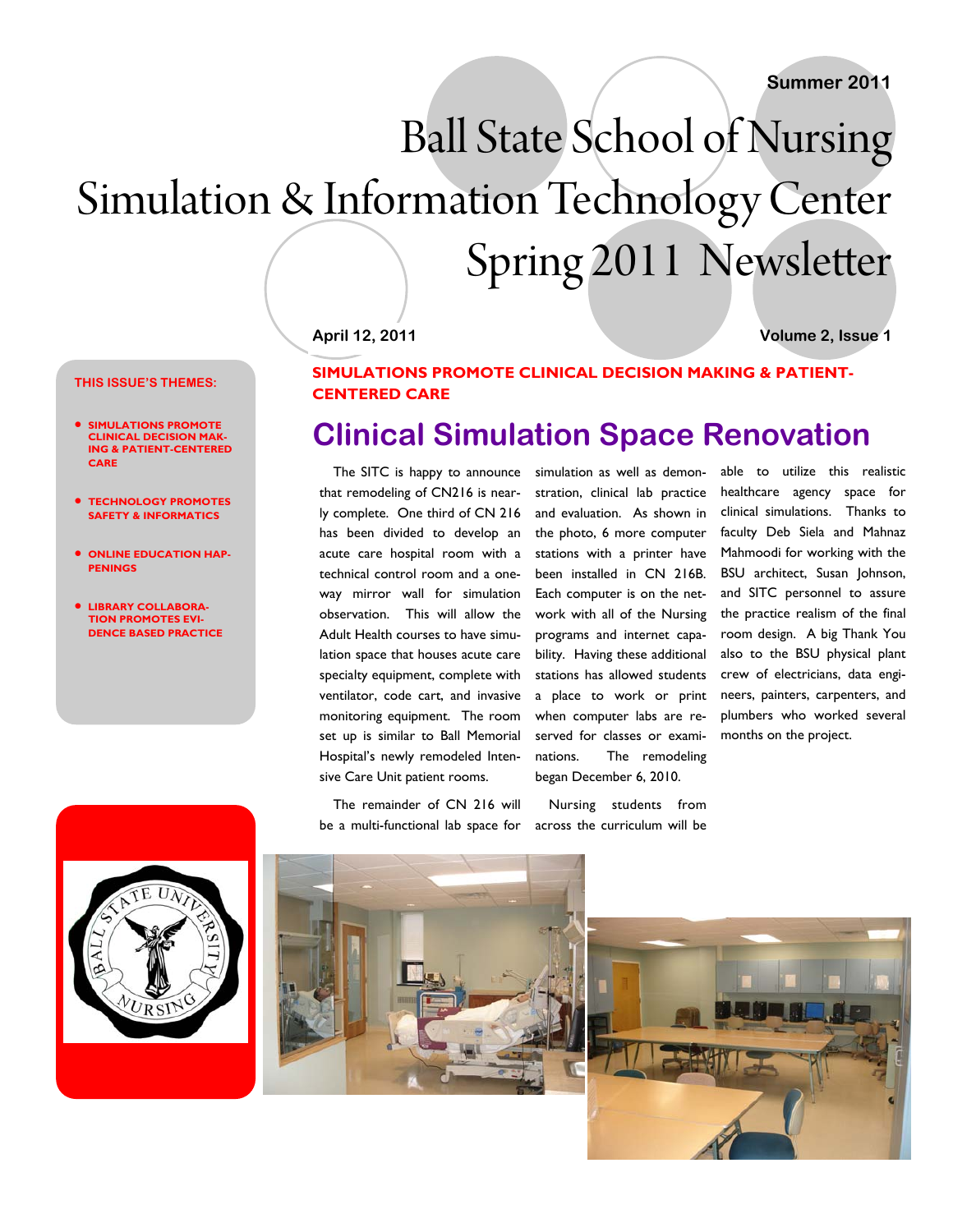### **Senior Volunteer Program— Program Expanding/Satisfaction Continues**

The volunteer program began in summer 2008. Thirteen community and alumni volunteers role played as patients for initial one-on-one Health History interviews in NUR 230. The volunteer program expanded the following semester to NUR 425 for the Charge Nurse Simulation with volunteers role playing as surgery patients. In the summer of 2010, the volunteer patients' participation expanded to NUR 230 Second Life Nutritional Assessment Simulation as virtual clients. Likewise during fall 2010, volunteers were added to the Second Life Genitourinary/Sexual Assessment Simulation. The program was expanded in Spring 2011 as volunteers assume the role of standardized patients for the NUR 231

final competency simulation experience. Over fifty community and alumni volunteers now actively participate to make this program a win-win experience.

The School of Nursing volunteers are very enthusiastic about their involvement and rewarding opportunity to help future nurses. They enjoy the individual interaction and personal connection with students. Some of the adjectives used to describe the nursing students include: great job, very thorough, organized, energetic, good listener, very professional, thoughtful, and considerate, kind, caring, and polite. One volunteer commented that her "confidence in nurses

continues to be sky-high." Volunteers are providing a positive service to the SON! Plans are in place to continue the program's expansion and include: scheduling a meeting with this community of interest group to elicit their suggestions for continual quality improvement and expansion of the program.

Volunteers generally donate from one to three hours during one to four times per semester. If you know of anyone who would like to become a volunteer, please contact Susette Bokelman at 765-285- 5587.

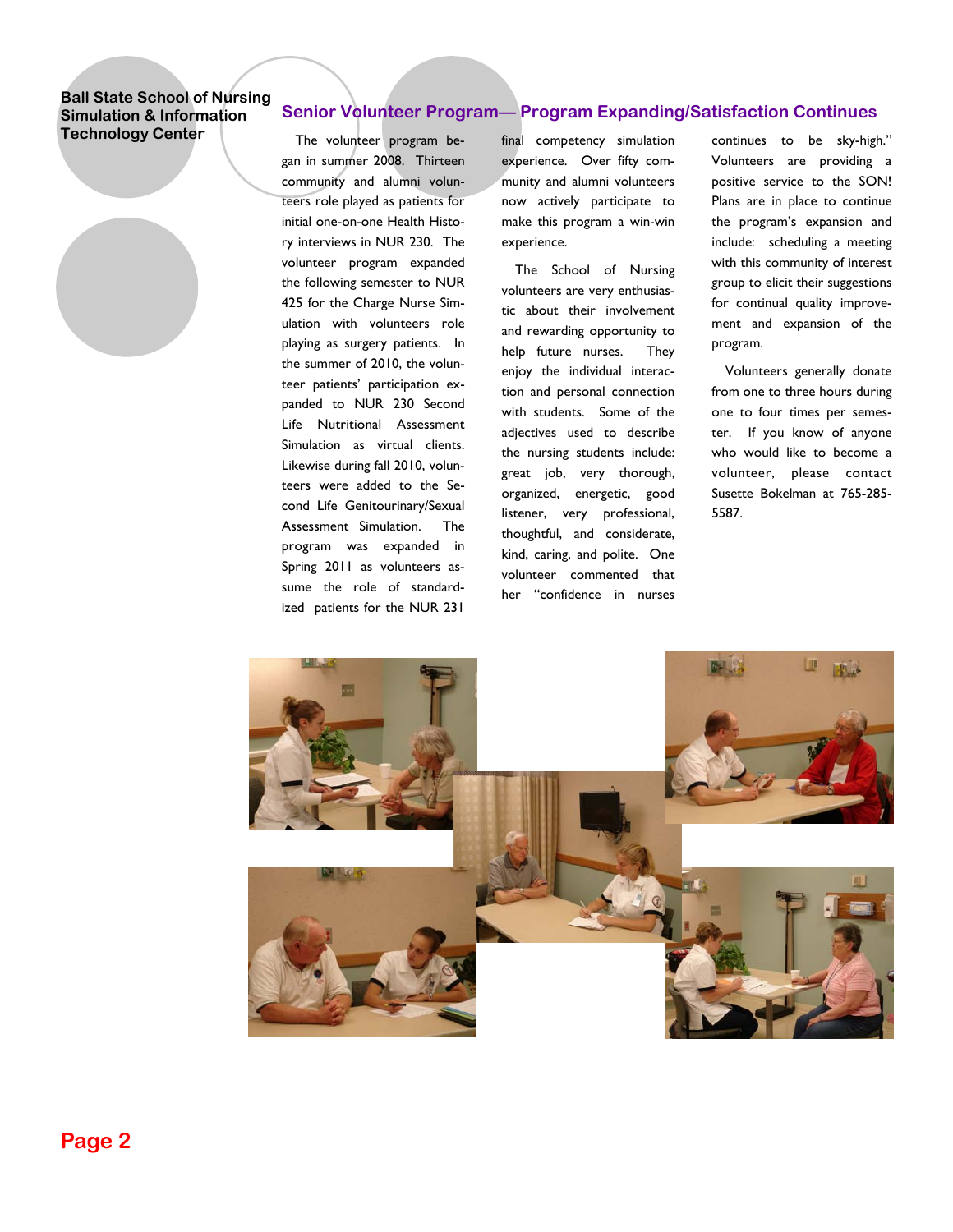### **Simulation & Information Technology Center A** new program piloted during whelming success. Plans are in









### Ball State School of Nursing Competency Reviews & Mentorship Evolving Throughout the Curriculum

A new program piloted during week two of spring semester. Faculty members and SITC staff collaborated to develop a competency and mentoring experience which crossed curriculum levels in the baccalaureate program. The NUR 425 management students mentored first semester seniors from NUR 404 and NUR 406. While final semester seniors and volunteers role played patients in one of twelve different scenarios, first semester seniors assessed, provided nursing care to the "patient," and communicated with the "physician" (played by faculty members). First semester seniors rotated through six of twelve stations incorporating clinical decision making and QSEN competency elements into their care. Examples of scenario topics include respiratory complications, medication administration, and acute onset of chest pain.

This program developed in response to students' comments that they had not had a chance to perform in the clinical setting some of the skill competencies they learned in their sophomore year. NUR 404 and 406 students began the day with a skills fair of hands-on psychomotor skill practice during the morning, and ended with the two-hour competency scenario review in the afternoon. The SITC nursing staff as well as faculty members from 404, 406, and 425 supervised this venture. Thirty 425 students served in a mentoring role to twenty 404 and 406 students each day. The pilot was run for three days.

**Page 3** The pilot project was an over-

place to continue this program for summer 2011. It will take place with Management students mentoring students in the newly developed NUR 402 class.

The Spring term also witnessed the design, development, and implementation of a final competency review for the newly deployed NUR 231 class. The NUR 231 Final Competency Simulation Day will include three components. Students will rotate between the following three activities: (1) simulation scenarios; (2) electronic documentation and concept mapping; and (3) introduction of two new psychomotor skills.

The sophomore courses have traditionally not included any simulation experiences. Faculty and SITC staff have collaborated to provide the experience of simulation for these students as a climax to the 231 course. The experience will involve students performing several randomized skills they acquired during the semester. The scenarios also involve critical thinking components as well as elements of Tanner's Model and QSEN competencies. These include the noticing, interpreting, and responding of the Tanner's Model; QSEN components of patient-centered care, teamwork and collaboration, evidence-based practice, quality improvement, safety, and informatics. Prioritization will also be incorporated into the care students will give at the bedside to manikins and volunteer

clients. These standardized patients will interact with students to increase the fidelity of this experience. As part of this clinical experience, students will also practice hand-off reporting as well as documenting the care they gave.

The electronic documentation portion of the day will include three experiences. All components will be based on a scenario. Students will be entering information into the Nurse Squared Electronic Medical Record (EMR) program, which the School of Nursing is currently piloting. "Patient" information such as physician's orders, assessments, and medication administration will be charted by students. They will also be able to withdraw a medication out of the Pyxis as part of this experience. Finally, they will use the Inspiration 9 software on SITC lab computers to create a concept map for the scenario "patient."

The third and final experience students will gain will be two new psychomotor skills. These include central line dressing changes as well as Alaris pump programming for IV infusion. Students will use these skills in clinical beginning in Adult Health I. Instructors will facilitate a final debriefing at the end of the entire clinical experience to maximize student learning. This program will be piloted during week 15 of Spring semester.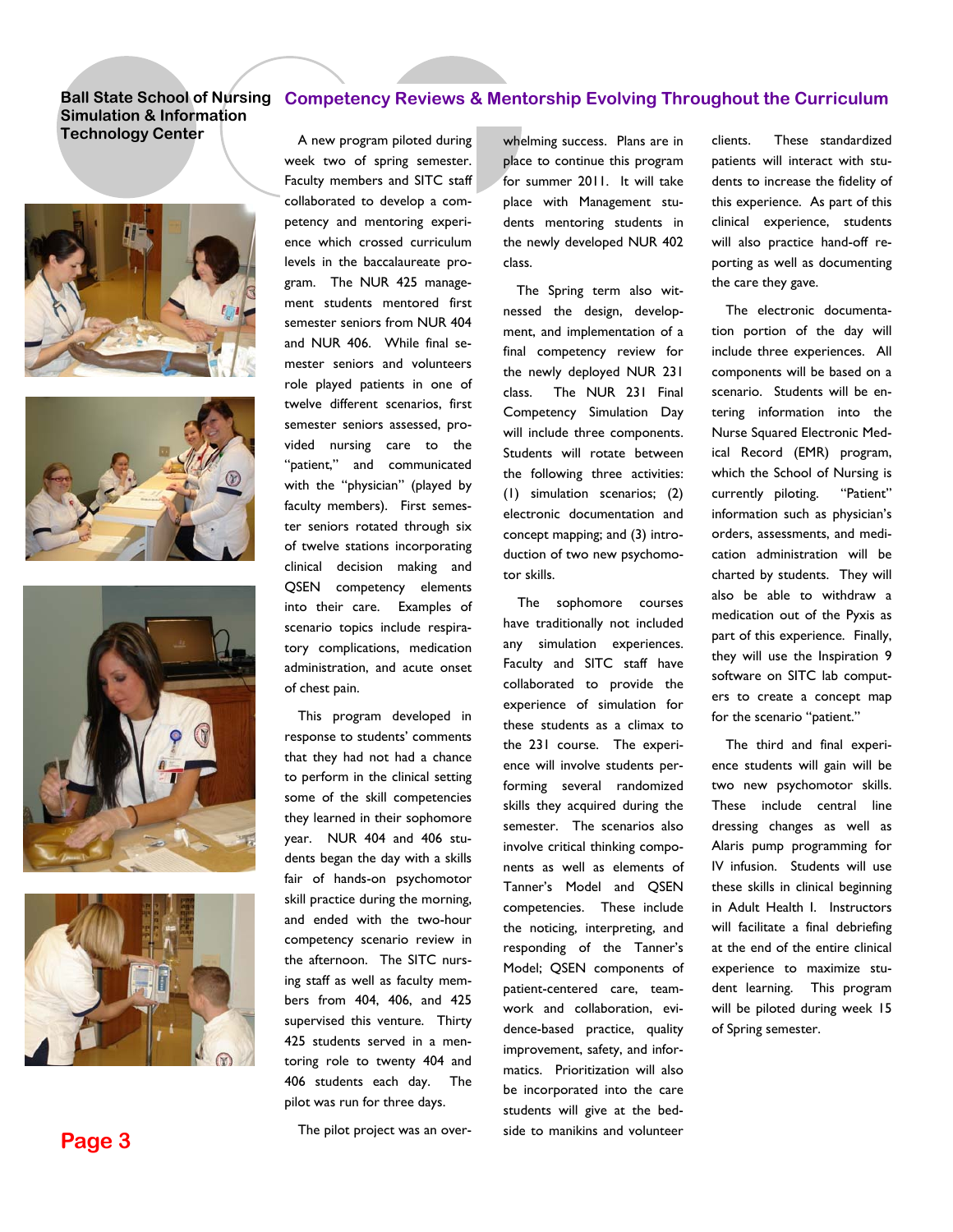### **Ball State School of Nursing TECNOLOGY PROMOTES SAFETY & INFORMATICS**

**Simulation & Information Technology Center** 



Pyxis MedStation has been part of the SITC equipment since 2009. It was developed by the CareFusion Company to increase medication safety and security through decentralization of medications by fingerprint access of authorized personnel only in the acute care setting. Other features and benefits include narcotics management, clinician warnings about dosage times and contraindications, and consequent reduction in medication errors.

Pyxis had previously been integrated into the oral medication competencies in NUR 232. With the curriculum change from NUR 232 to 231, Pyxis is now being used as part of the Final Competency Simulation Day. Students must go to the Pyxis to sign out a Schedule II medication while they are working on an electronic documentation scenario. SITC staff and/ or faculty will be facilitating this experience for the sophomore students.

Pyxis will also be introduced to simulations in NUR 330 in the spring semester. Students will need to leave the bedside during the simulation to sign drugs out of Pyxis if the simulated "patient" requires a dose of a narcotic or other Schedule II medication. The long range plan is to add the use of Pyxis to simulations in NUR 340 in fall 2011 and possibly NUR 402 in the future.

### **New Bladder Scanning Equipment in the SITC**

#### **The BladderScan BVI 9400:**

- Measures bladder volume noninvasively on a wide range of patients
- Helps diagnose urinary retention and post-operative urinary retention (POUR)
- Helps evaluate many common urological concerns
- Helps prevent unnecessary catheterization which eliminates unnecessary trauma to patients
- Helps reduce rates of catheterassociated urinary tract infection (caUTIs)
- Helps differentiate between types of incontinence to determine appropriate care
- Improves efficiency of health care professionals by reducing costs and saving staff time

**Page 4** 

Seventy percent of all catheterizations are unnecessary. With nosocomial infections on the rise and insurance companies increasingly refusing reimbursement for these hospitalacquired infections, the Verathon BladderScan BVI9400 is a useful tool. No physician's order is needed to use this piece of equipment.

The bladder scanner is a quick, accurate, portable, noninvasive bladder volume measurement system. Primary functions include diagnosing/ monitoring urinary retention, obtaining post-void residual measurements, determination of need for catheterization, verification of proper Foley catheter drainage, verification of an empty bladder, and checking for bladder over-distention. Reasons for implementing the bladder scanner are to prevent unnecessary urethral catheterization, to reduce the rate of nosocomial urinary tract infections, to reduce the risk of hydronephrosis, to eliminate unnecessary patient trauma and discomfort, to preserve patient dignity, and to save staff time.

IU Ball Memorial Hospital is just one of the agencies who has increased the acquisition and use of this diagnostic tool in the last few years. According to the SON vendor in-service presentation by Mike Oppy on February 7, 2011, the following units now have this tool: CTU, 9 North (Medical), 4 South (Medical), Mother/Baby, Ortho/Uro/ Neuro, and 7 North (Surgical). One of the graduate students in our online master's program, Michelle Friedman, indicated, bladder scanners are extremely accessible on every unit at her workplace, Johns Hopkins Hospital. Michelle recently wrote, "In the PACU, it is

imperative to ensure adequate urine output for patients prior to transferring out to another unit or being discharged home. After 8 hours post-operatively a patient is required to have voided, if not they will be encouraged to void and if they are unable to, a bladder scan will be performed. Based upon the amount of urine in the bladder scanner, will determine if the nurse needs to notify the physician for a straight catheterization or foley catheterization order; this generally will occur with a volume greater than 300mL. Some of the patients, intraoperatively, receive spinal blocks, which inhibit their sensation to determine if they have to void; therefore a bladder scan may be necessary if they have not voided within four hours of arriving in the recovery room."

Our recently acquired SON BladderScan BVI9400 is housed conveniently on a rolling cart. The only equipment needed to

**Pyxis Use Continues in SITC**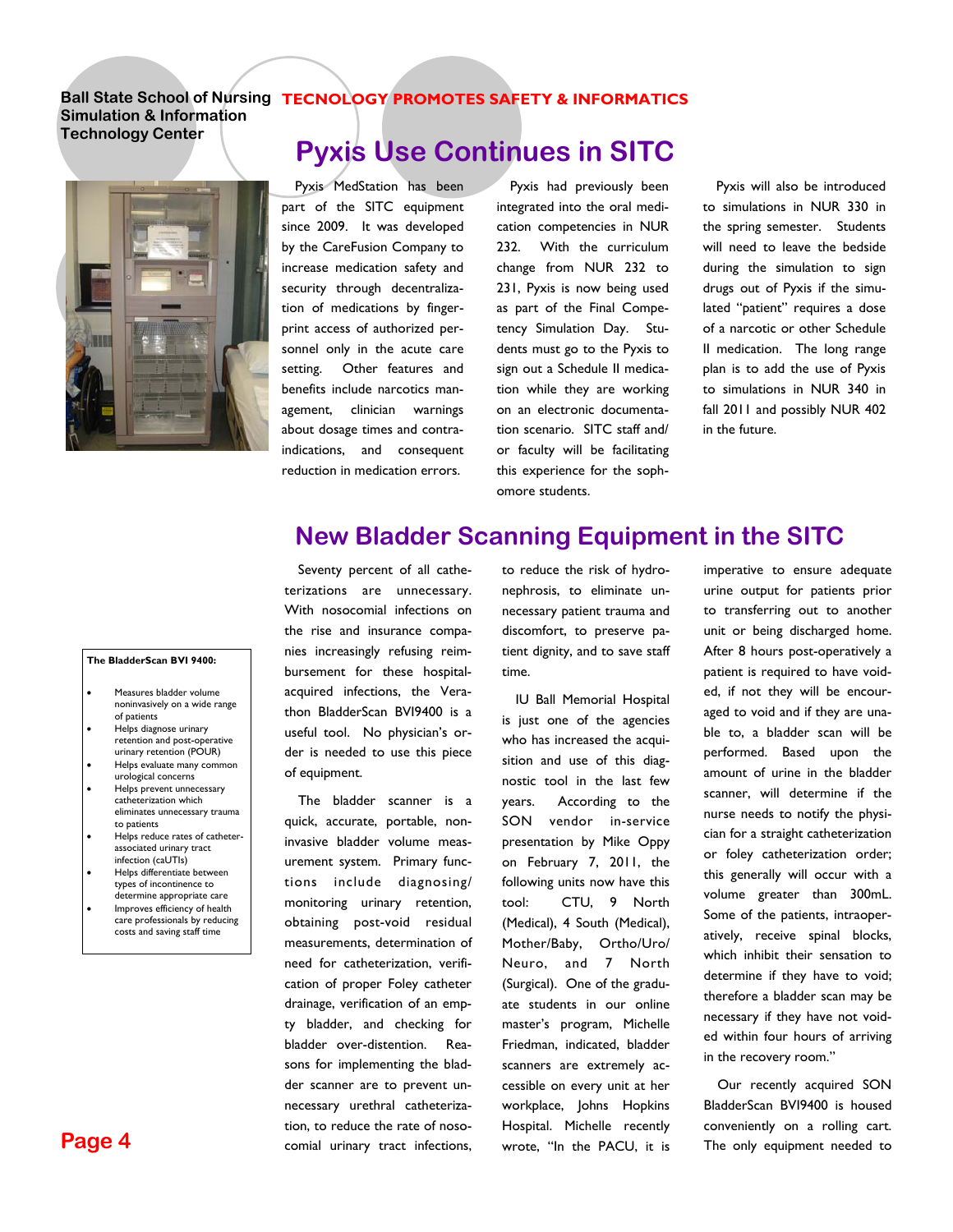### **New Bladder Scanning Equipment in the SITC Continued...**

perform a bladder scan includes the scanner, ultrasound gel, tissue, alcohol preps, and, of course, a patient. Bladder volume measurements can be obtained in minutes at the bedside. A bladder volume measurement is given in milliliters of urine. Following the procedure, the probe can easily be wiped clean of gel and sanitized with an isopropyl alcohol pad.

The SITC's new bladder scanner was used in NUR230 beginning spring 2011 and will be available for integration into subsequent courses. For example, the tool might be included in one or more of the clinical simulations to simulate urinary retention. For more information or for a brief demonstration video, please visit http://verathon.com/language/en -us/products/bladderscan.aspx and click on "learn more." Check with Allison or Becky if you would like an individualized demo of the unit.





# **Telehealth**

Telehealth involves the use of electronic information and telecommunications technologies to support long-distance clinical health care, patient and professional health related education, and public health. This trend is a valuable tool for gathering and electronically transmitting interactive interdisciplinary consultation.

An example of telehealth communication was incorporated in a home care simulation during the fall of 2010 in the Community Health "clinical setting". During a simulated home care scenario, an image of a "patient's" infected surgical wound was transmitted using a webcam via Skype. A "physician" viewed the transmitted "patient" image from another computer in a remote location and gave orders for treatment to the nursing students. This was achieved with the collaboration of the SITC staff and nursing faculty to demonstrate the use technology in current nursing practice.

The SITC personnel and faculty are continuing to explore further application of telehealth technology throughout the curriculum. Let us know if you are interested in being a part of this evolving venture.







**Page 5**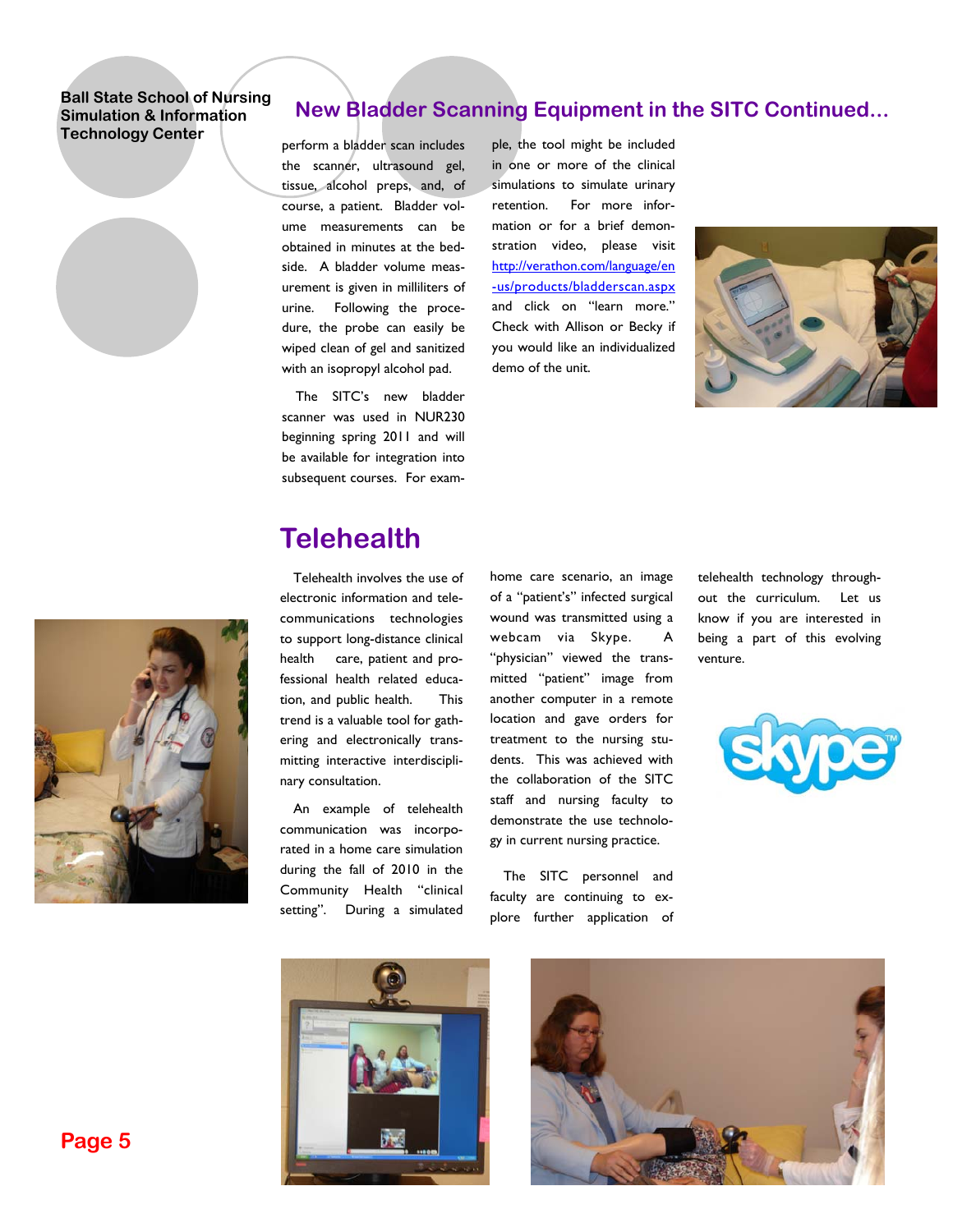

### **Concept Mapping: Integration Across the Curriculum**

The use of concept mapping continues across the curriculum in classroom lectures, clinical focused activities, and simulation. Nursing faculty are introducing concept mapping software in NUR 228 as a way of using visual learning to show relationships between the components of data.

This spring semester NUR 340 faculty, Beth Johnson, has been bringing the class to the SITC labs for individual and/or small group use of the Inspiration 9 concept mapping software available in the SITC. The Inspiration 9 software will also be used in the NUR231 final competency review to create a concept map based on a scenario provided which includes a medical issue. The students will work in pairs to utilize this program and create a map unique to each group. The SITC staff and/or faculty will be present to facilitate this activity.

 Let the SITC personnel know if others would like to explore the use of this software for individual or small group work. A digital copy of the book, The Thinking Classroom: Using Inspiration to Meet Curriculum Standards is available for those interested in the SITC-3 lab.

### **SON Website Updated with New Software ONLINE EDUCATION HAPPENINGS**



the Ball State University homepage.

In addition to the new looks and layout, the new CMS software allows for better behind the scenes management and faster updating of content. We have also added a photo gallery to

highlight the SITC area. Take a look: http://www.flickr.com/ photos/48486536@N03/.



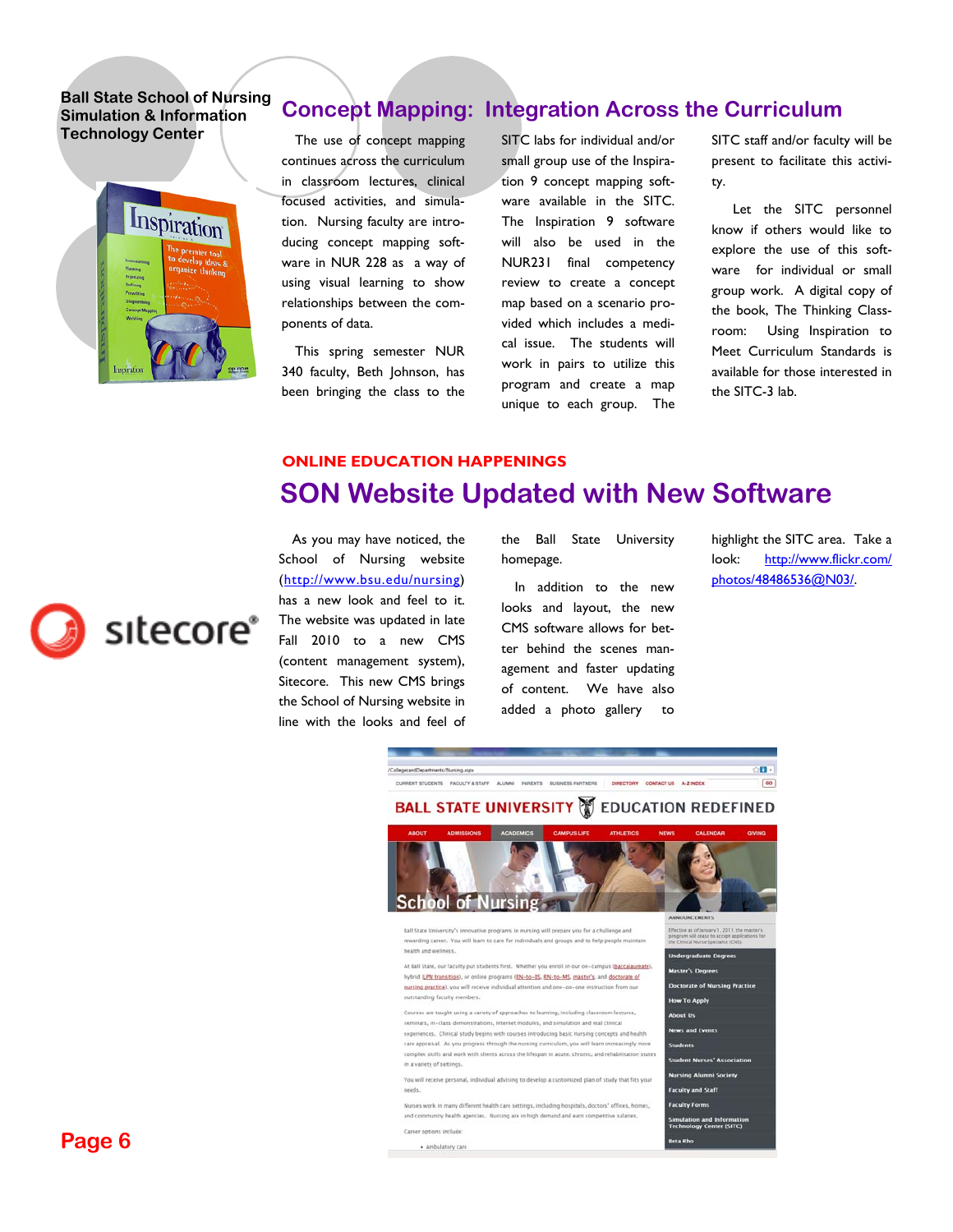# **Blackboard Updated to Version 9.1**

Blackboard was updated for the spring semester in an effort to address past issues and to add new features.

New features include a gradable wiki tool for both courses and groups. The new Blackboard wiki tool allows students to contribute, edit, and collaborate on document content within the Blackboard site. Grading options allow the instructor to see and grade individual student contributions. In addition, instructors are able to grade student blogs and journals in Blackboard.

With Blackboard 9.1 you are also able to create "mashups" which allow you to easily add outside content (i.e. YouTube videos) to the course content within Blackboard. You can add material by clicking on the "Build Content" tab which will list various media sources such as Flickr Photo, SlideShare Presentation, and YouTube Video. Once you select a media source then you can do a search for content and preview it from within Blackboard and then set parameters for the content's usage by the students.

Other new features include grading rubrics which list evaluation criteria for tests or assignments. This tool can help instructors assign grades consistently and offer feedback to students. Instructors will be able to edit the rubric columns and rows, define the rubric criteria, set options, and then associate the rubric with a test or assignment. Rubric rows correspond to criteria (i.e. formatting, organization, grammar) and the columns correspond to the level of achievement for each criterion (i.e.

proficient, competent, and novice). Points and point ranges can be added to the rubric and then the rubric can be associated with a particular student and assignment within Blackboard's grade center page.

Blackboard 9.1 training videos are accessible through the Ball State website:

http://cms.bsu.edu/About/ AdministrativeOffices/ HelpDesk/ BlackboardVersionTesting/ TrainingVideos.aspx.



## **Faculty Development Website Launched**

A new Faculty Development community has been developed to help provide new and existing faculty with the tools and information they need to be a successful faculty member. Our community introduces the faculty member to our school, gives them information about who we are, and what they need to know to get started. The faculty member can also find information on how to properly setup a course, department and university policies, clinical information, professional development, and the various resources that are available to the faculty member.

The SITC provides new faculty orientations at the beginning of every Fall and Spring semester. From Fall 2009 to Spring 2011, we have oriented

12 faculty members in our department. The main goal of our community is to provide faculty with easy access to information, set a standard for course setups, and provide them with all of the tools and resources they need to be successful.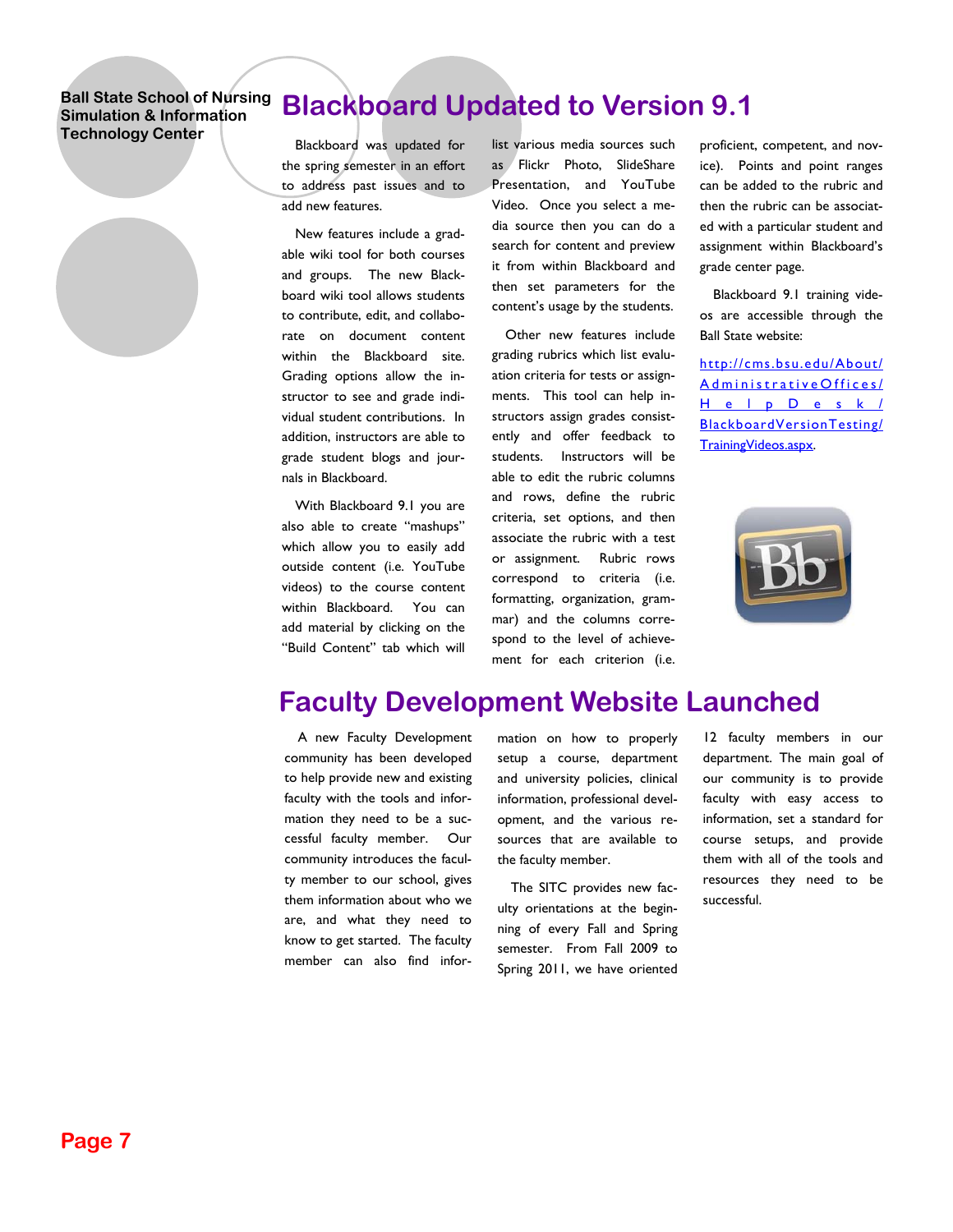

With increased numbers of students in online courses, the SITC has stepped up their level of technology support – enhancing tech support at the University level. With the addition of the Tech Help Line a few years ago and the addition of a third tech specialist position, the SITC unit has been able to provide better support coverage for distance

Technical support was available for students, faculty, and staff from 7:30 A.M. eastern standard time until 10:00 P.M. eastern standard time Monday through Friday during Spring term. In the

Summer technical support will be available for students, faculty, and staff from 7:30 A.M. eastern standard time until 8:00 P.M. Monday through Friday.

**Help Desk Support at the School of Nursing** 

Since the SITC began tracking call statistics, there have been nearly 1600 calls from students in all of the nursing programs. Forty percent of all calls have been distance education related from students in the Master's and Doctorate of Nursing Practice (DNP) programs.

Support calls have generally been related to the Blackboard courseware system, inQsit

leges and Depart

online quizzing system, or mobile device and mobile software application support. Additionally, the welcome letter for incoming students has also been updated to include more options for technical assistance. For example, beginning Summer 2011 the SITC will allow students to contact the SITC through desktop video conferencing.

It is anticipated our support will be strengthened further in the future with the addition of night and weekend support being added by University Technology Support (UTS). More details will be forthcoming as they

### **Beta Rho Website Updated**

The new Beta Rho Chapter website is now available via our SON webpage. The Fall Newsletter is on the Website. Please take time to look at the website. Also please consider posting a Blackboard Announcement in your courses suggesting that your students might want to check out the website to learn more about Beta Rho and Sigma Theta Tau. We hope to have a photo gallery like BSNA has in the near future.

Beta Rho Chapter of Sigma Theta Tau **International Honor Society of Nursing** Sigma Theta Tau International Honor Society of Nursing (STTI) was founded in 1922 by .<br>nursing students at Indiana University. The founders chose the name Sigma Theta Tau fro Greek words, "Strogå, Tharos, and Timé" meaning "Love, Courage, and Honor". Today there are over 130,000 active members in 90 countries and territories and 463 chapters across the globe. The mission of STTI is to support the learning, knowledge, and professional development of nurses committed to making a difference in health worldwi The vision of STTI is to create a global community of nurses who lead in using knowledge. scholarship, service and learning to improve the health of the world's people. The purposes of STTI are to: 1. Recognize superior achieveme 2. Recognize the development of leadership qualities 3. Foster high professional standards 4. Encourage creative work 5. Strengthen the commitment to the ideals and purpose of the profession

Beta Rho Chapter of STTI was formed and approved in October 1973 and the first induction of members was held in April 1974. Today the chapter has 274 active members

Membership in STTI and Beta Rho Chapter is by invitation

Student candidates are those who have demonstrated superior academic achievement, academic integrity, and professional leadership potential. Nurse leader candidates are registered nurses with a minimum of a baccalaureate degree in any

field who have demonstrated achievement in nursing.

Specific eligibility requirements for baccalaureate and graduate nursing students and for regist nurses are available on this website under Membership.

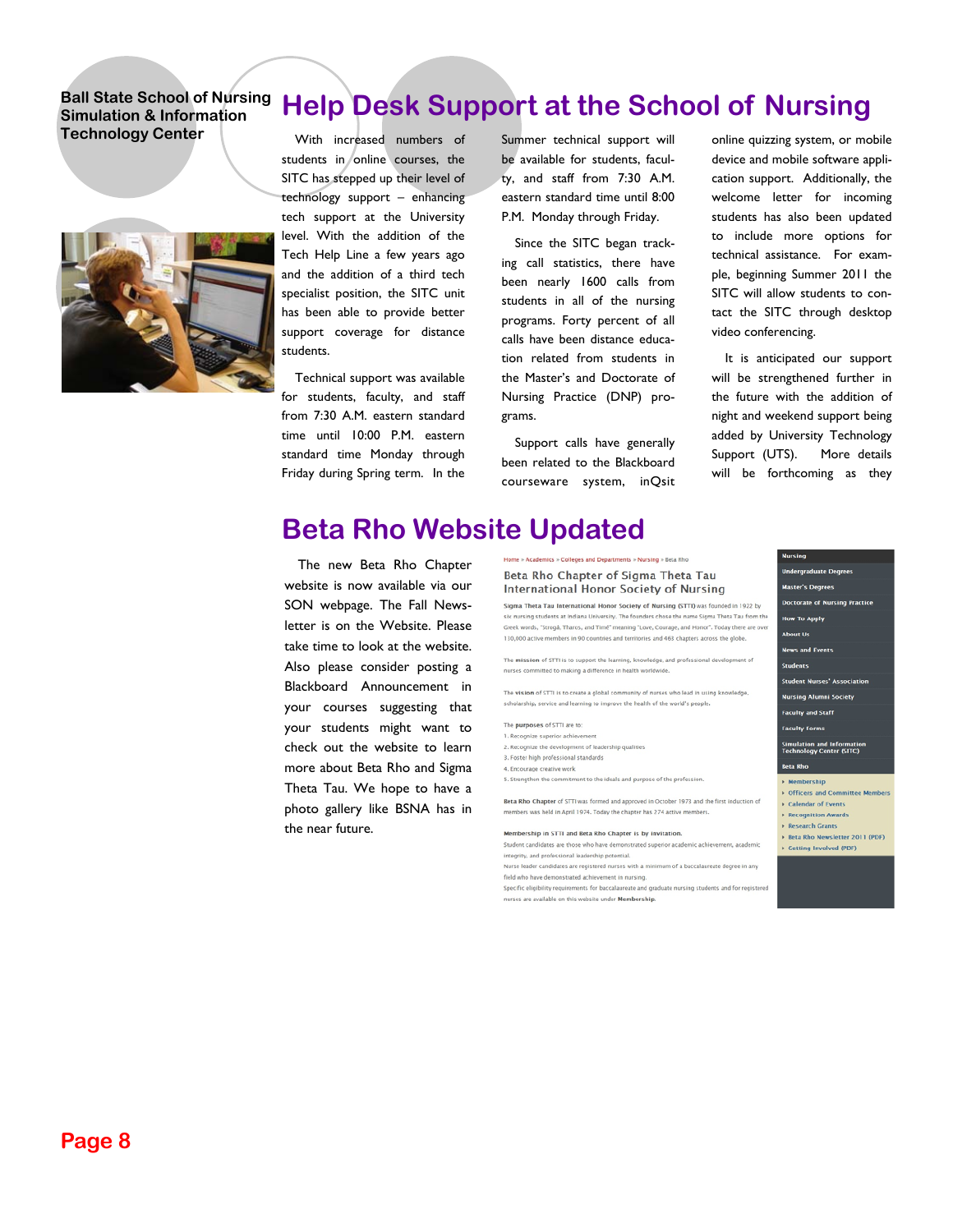



# **New Library Website**

The libraries website has moved SiteCore, the web content management system purchased by Ball State University. The new site more closely matches the look and feel of the university website. Webpages include breadcrumbs to help you navigate the site. Important links to the Articles and Databases page, CardCat, and Ask a Librarian are found in both the explanatory text as you open the page and under Quick Links as you scroll down the page. You will also notice a link to our Facebook page on the homepage.

#### http://cms.bsu.edu/Academics/Libraries.aspx



### **Do you know about the Science-Health Library?**

The Science-Health Science Library (SHSL) resides in the lower level of Cooper Science Complex (room CN16) and offers a host of services, resources, and space to study for up to 40 people. A collection of about 3,000 discipline-specific reference and circulating books, the most recent 3 years of over 77 scholarly journals, and 11 public computer stations.

The full-service circulation point means that library users can also renew or return materials from any University Libraries location as well as place and pick up recalls and holds. Faculty may place materials on course reserve in the SHSL including videos, periodicals, articles, books, and anatomical models. Materials may also be placed on electronic reserve accessible via a link in Card-Cat. This link can be embedded in a course's BlackBoard page for easier access.

Faculty can arrange information literacy instruction and research consultation tailored to individual or course needs. Finally, the SHSL has physical resources including a laser printer, photocopier, flatbed scanner, and quiet study area. *For more information visit the SHSL's website at http:// cms.bsu.edu/Academics/Libraries/ CollectionsAndDept/SHSL.aspx.* 

### **New ProQuest Interface**

ProQuest Nursing & Allied Health Source began the spring semester with a new look. The new search interface has several new features which make searching easier. One nice feature is a new default sort order. Results lists are sorted by relevance rather than date. The new interface also has a clean attractive appearance.

| < ProDuest Home   Science & Technology Home                                                                   |                                                                                                       |                                                             | Preferences   English =   Help (?)                                                   |
|---------------------------------------------------------------------------------------------------------------|-------------------------------------------------------------------------------------------------------|-------------------------------------------------------------|--------------------------------------------------------------------------------------|
| ProQuest                                                                                                      | Search   Advanced =   Figures & Tables   About                                                        |                                                             |                                                                                      |
| <b>Advanced Search</b>                                                                                        |                                                                                                       |                                                             |                                                                                      |
| Other search options: Look Up Citation   Command Line                                                         |                                                                                                       |                                                             | Search tools                                                                         |
| $AND \lor ($                                                                                                  | lori                                                                                                  | Key fields + text<br>v<br>Key fields + text<br>$\mathbf{v}$ | Thesaurus<br>Find subject terms to narrow or<br>broaden your search.                 |
| <b>AND</b><br>$\sim$ (<br>E Add a row   Remove a row                                                          | lori                                                                                                  | Key fields + text<br>v<br>Search.<br>Clear form             | View field codes help<br>Use codes to target your search<br>to a specific field.     |
| Limit to:<br>Latest update<br>Date range: All dates                                                           |                                                                                                       |                                                             | Search tips<br>Use "quotation marks" to<br>search for exact phrases.                 |
| ▼ More options<br>Subject Heading (all):<br>Classification codes:<br>Document type:<br>Select all   Clear all | Look up Subject Headings (all)<br>Look up Classification codes<br>Language:<br>Select all   Clear all |                                                             | Search subject areas<br>Use search forms customized for<br>each subject.<br>The Arts |
| Abstract Only<br>R Analytic                                                                                   |                                                                                                       | M Afrikaans<br><b>Z</b> Albanian                            | Rusiness                                                                             |